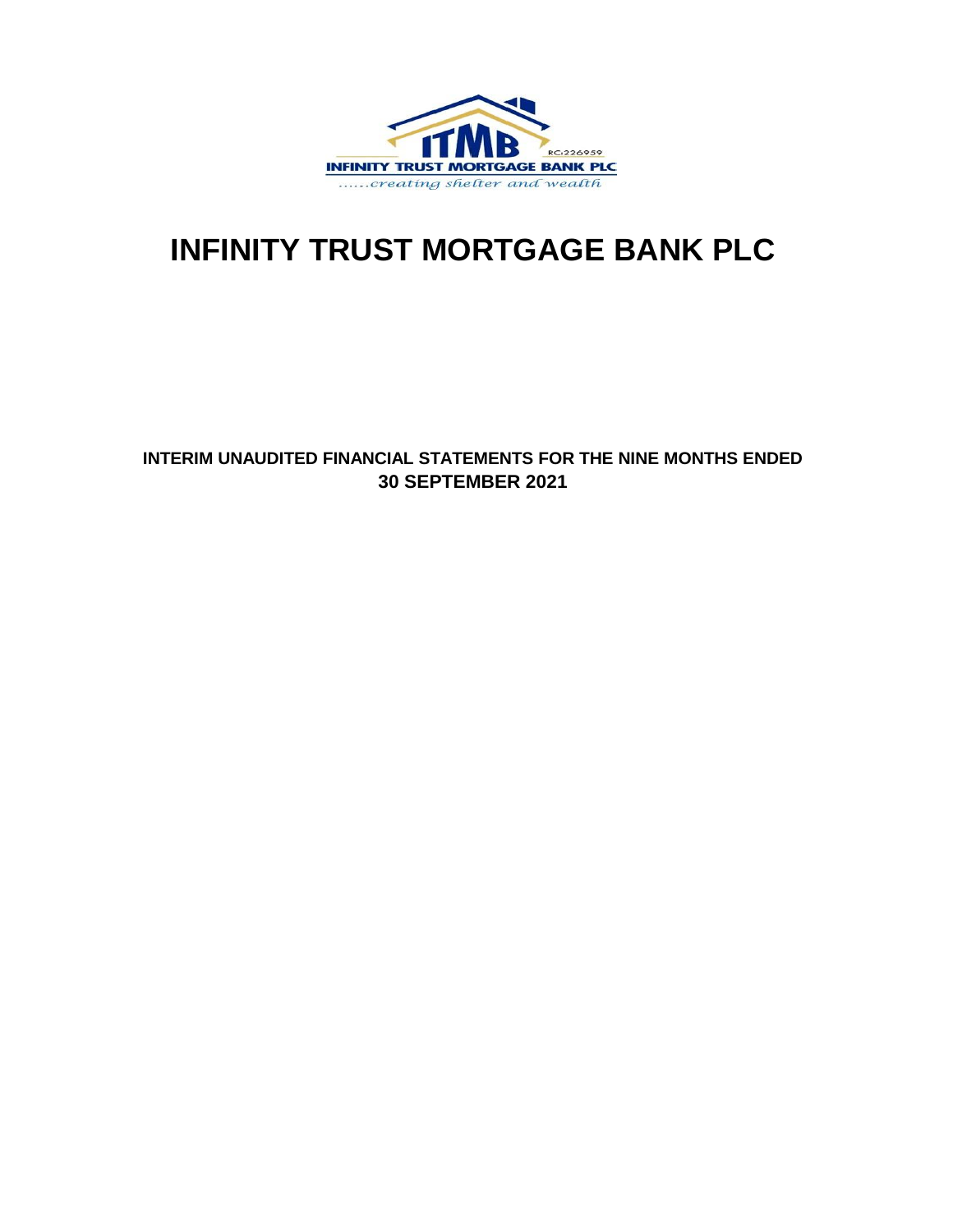#### **STATEMENT TO THE NIGERIAN STOCK EXCHANGE AND THE SHAREHOLDERS ON THE EXTRACT OF THE UNAUDITED RESULTS FOR THE NINE MONTHS ENDED 30 SEPTEMBER, 2021.**

**The Board of Directors of Infinity Trust Mortgage Bank Plc is pleased to present an extract of the unaudited and interim financial statements for the nine months ended 30 September, 2021 which was approved by the Board of Directors on 14th October, 2021.**

#### **Infinity Trust Mortgage Bank Plc**

**Statement of Comprehensive Income**

| For the Nine months ended 30 September,<br>2021                                                                               | <b>NOTES</b>                                  | Jan - Sept<br>2021<br><b>Unaudited</b><br>N           | July - Sept<br>2021<br><b>Unaudited</b><br>N        | Jan - Sept<br>2020<br><b>Unaudited</b><br>N           | July - Sept<br>2020<br><b>Unaudited</b><br>N        |
|-------------------------------------------------------------------------------------------------------------------------------|-----------------------------------------------|-------------------------------------------------------|-----------------------------------------------------|-------------------------------------------------------|-----------------------------------------------------|
| Turnover                                                                                                                      |                                               | 1,235,574,108                                         | 450,097,818                                         | 993,856,002                                           | 326,160,367                                         |
| Interest and similar income<br>Interest and similar expense                                                                   | $\mathbf{1}$<br>$\overline{2}$                | 949,397,552<br>(177, 650, 519)<br>771,747,033         | 347,957,028<br>(65,504,135)<br>282,452,894          | 763,611,103<br>(140, 229, 427)<br>623,381,676         | 266,601,134<br>(50,150,649)<br>216,450,485          |
| Net Fees and commission income                                                                                                | 3                                             | 83,421,122                                            | 23,452,640                                          | 88,392,411                                            | 34,772,276                                          |
| Net fee and commission income                                                                                                 |                                               | 83,421,122                                            | 23,452,640                                          | 88,392,411                                            | 34,772,276                                          |
| Other operating income                                                                                                        | $\overline{4}$                                | 201,098,451                                           | 77,031,168                                          | 141,852,488                                           | 24,786,958                                          |
| Total operating income                                                                                                        |                                               | 1,056,266,606                                         | 382,936,701                                         | 853,626,575                                           | 276,009,718                                         |
| Credit loss expense<br>Net operating income                                                                                   | 5                                             | (17,783,826)<br>1,038,482,780                         | 382,936,701                                         | (4, 238, 417)<br>849,388,159                          | 108,677<br>276,118,395                              |
| Personnel expenses<br>Depreciation of property and equipment<br>Amortisation of intangible assets<br>Other operating expenses | 6<br>16b<br>15 <sub>b</sub><br>$\overline{7}$ | 210,553,635<br>53,964,163<br>5,270,704<br>285,599,488 | 74,494,466<br>18,111,179<br>1,970,837<br>92,477,894 | 162,273,050<br>85,881,139<br>3,978,255<br>288,354,070 | 62,305,252<br>28,779,828<br>1,632,073<br>99,454,927 |
| Total operating expenses                                                                                                      |                                               | 555,387,990                                           | 187,054,376                                         | 540,486,513                                           | 192,172,080                                         |
| Profit before tax                                                                                                             |                                               | 483,094,790                                           | 195,882,325                                         | 308,901,645                                           | 83,946,315                                          |
| Income tax expense                                                                                                            |                                               | (36,025,315)                                          | (16, 579, 109)                                      | (15, 445, 082)                                        | (1,947,762)                                         |
| Profit after Tax                                                                                                              |                                               | 447,069,475                                           | 179,303,216                                         | 293,456,563                                           | 81,998,552                                          |
| Other Comprehensive Income                                                                                                    |                                               |                                                       |                                                     |                                                       |                                                     |
| Total Comprehensive Income                                                                                                    |                                               | 447,069,475                                           | 179,303,216                                         | 293,456,563                                           | 81,998,552                                          |
| Earnings per share - Basic (Kobo)                                                                                             |                                               | 13.29                                                 | 16.19                                               | 8.37                                                  | 7.86                                                |

The notes on pages 5 to 7 are an integral part of these financial statements.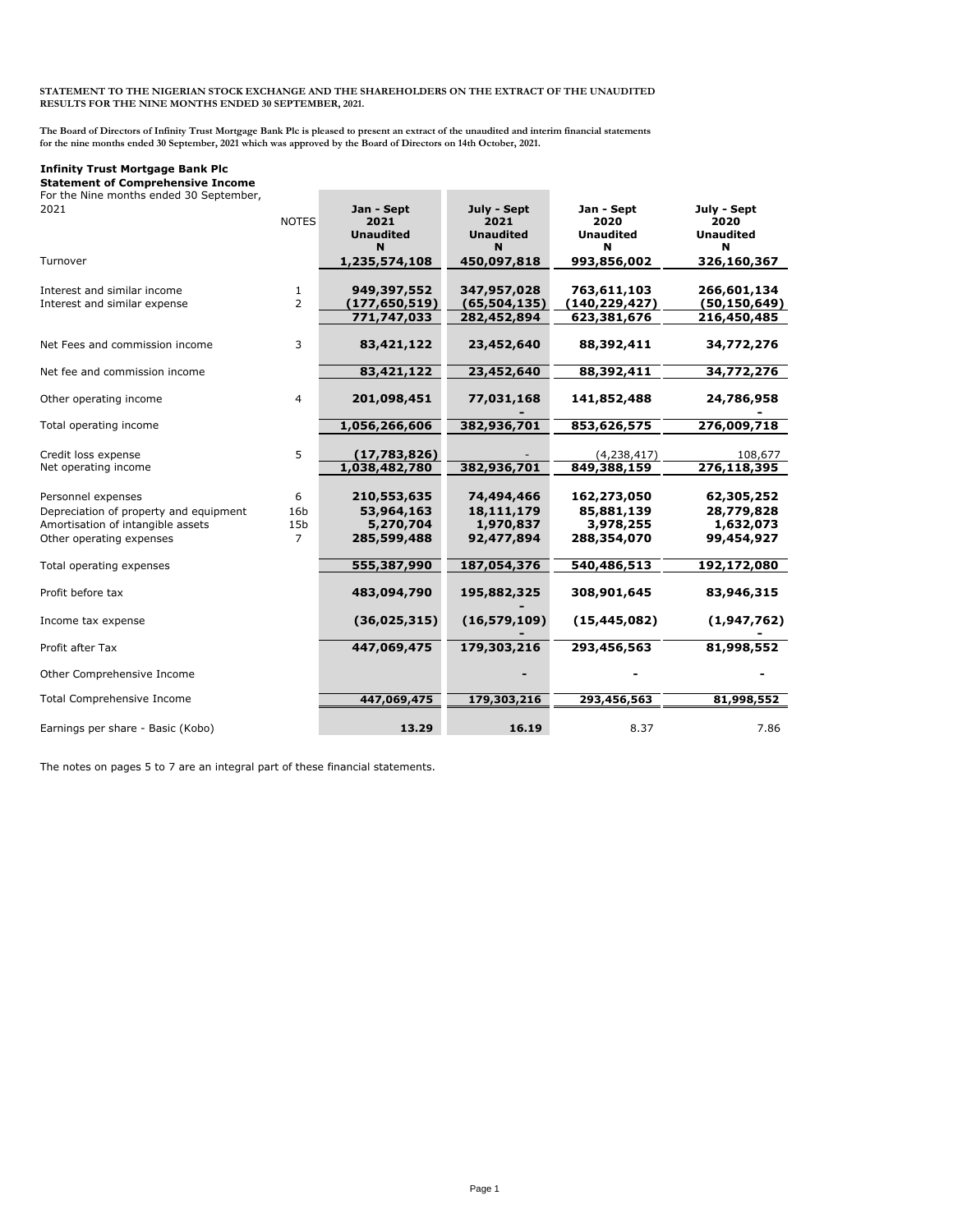| <b>INFINITY TRUST MORTGAGE BANK PLC</b> |              |                          |                |
|-----------------------------------------|--------------|--------------------------|----------------|
| <b>Statement of Financial Position</b>  |              | <b>Nine Months Ended</b> | Year Ended     |
| As at 30 September 2021                 | <b>NOTES</b> | 30 September             | 31 December    |
|                                         |              | 2021                     | 2020           |
|                                         |              | <b>Unaudited</b>         | Audited        |
|                                         |              | N                        | N              |
| <b>Assets</b>                           |              |                          |                |
| Cash and balances with Central Bank     | 9            | 129,359,547              | 100,684,849    |
| Due from banks                          | 10           | 1,392,774,819            | 1,571,153,885  |
| Loans and advances to customers         | 11           | 8,992,213,576            | 7,118,049,692  |
| <b>Investment Securities</b>            | 12           |                          |                |
| - FVOCI                                 |              | 373,599,998              | 373,599,998    |
| - Held at amortised Cost                |              | 1,539,318,376            | 829,631,245    |
| Other assets                            | 13           | 382,364,071              | 575,188,597    |
| Deferred tax assets                     | 14           | 48,750,000               | 60,000,000     |
| Intangible assets                       | 15           | 23,811,816               | 18,953,809     |
| Property and equipment                  | 16           | 2,665,642,146            | 2,672,487,381  |
|                                         |              | 15,547,834,348           | 13,319,749,456 |
| Non current assets held for sale        | 17           | 23,031,000               | 23,031,000     |
| <b>Total Assets</b>                     |              | 15,570,865,348           | 13,342,780,456 |
|                                         |              |                          |                |
| Liabilities                             |              |                          |                |
| Due to customers                        | 18           | 4,652,594,284            | 3,765,748,401  |
| Debt issued and other borrowed funds    | 19           | 3,611,170,360            | 2,682,169,747  |
| Current tax liabilities                 | 20           | 36,025,315               | 48,308,695     |
| Other liabilities                       | 21           | 1,042,240,119            | 408,900,514    |
| <b>Total liabilities</b>                |              | 9,342,030,078            | 6,905,127,358  |
|                                         |              |                          |                |
| Equity                                  |              |                          |                |
| Issued share capital                    | 22           | 2,085,222,860            | 2,085,222,860  |
| Preference shares                       | 23           | 600,000,000              | 600,000,000    |
| Share premium                           |              | 1,227,369,465            | 1,227,369,465  |
| Statutory reserve                       |              | 726,720,331              | 726,720,331    |
| Retained earnings                       |              | 1,239,348,332            | 1,448,166,161  |
| Revaluation reserve                     |              | 204,597,313              | 204,597,313    |
| Regulatory risk reserve                 |              | 76,976,970               | 76,976,970     |
| Fair Value Reserve                      |              | 68,599,998               | 68,599,998     |
| <b>Total equity</b>                     |              | 6,228,835,270            | 6,437,653,098  |
|                                         |              |                          |                |
| <b>Total liabilities and equity</b>     |              | 15,570,865,348           | 13,342,780,456 |

The notes on pages 5 to 7 are an integral part of these financial statements.

**The financial statements on pages 1 to 7 were approved by the Board of Directors on 14th October, 2021 and signed on its behalf by:**

**C** 70  $\epsilon$ 

**TOLU OSHO COMPANY SECRETARY DR. OLABANJO OBALEYE FRC/2017/NBA/00000016418 MANAGING DIRECT0R/CEO**

Also Signed by:

 $\cup$   $\cup$ 

**SAMSON AGBAKA CHIEF FINANCIAL OFFICER FRC/2013/ICAN/00000002601**

DR. OLABANJO OBALEYE<br>MANAGING DIRECTOR/CEO<br>FRC/2014/ICAN/00000008786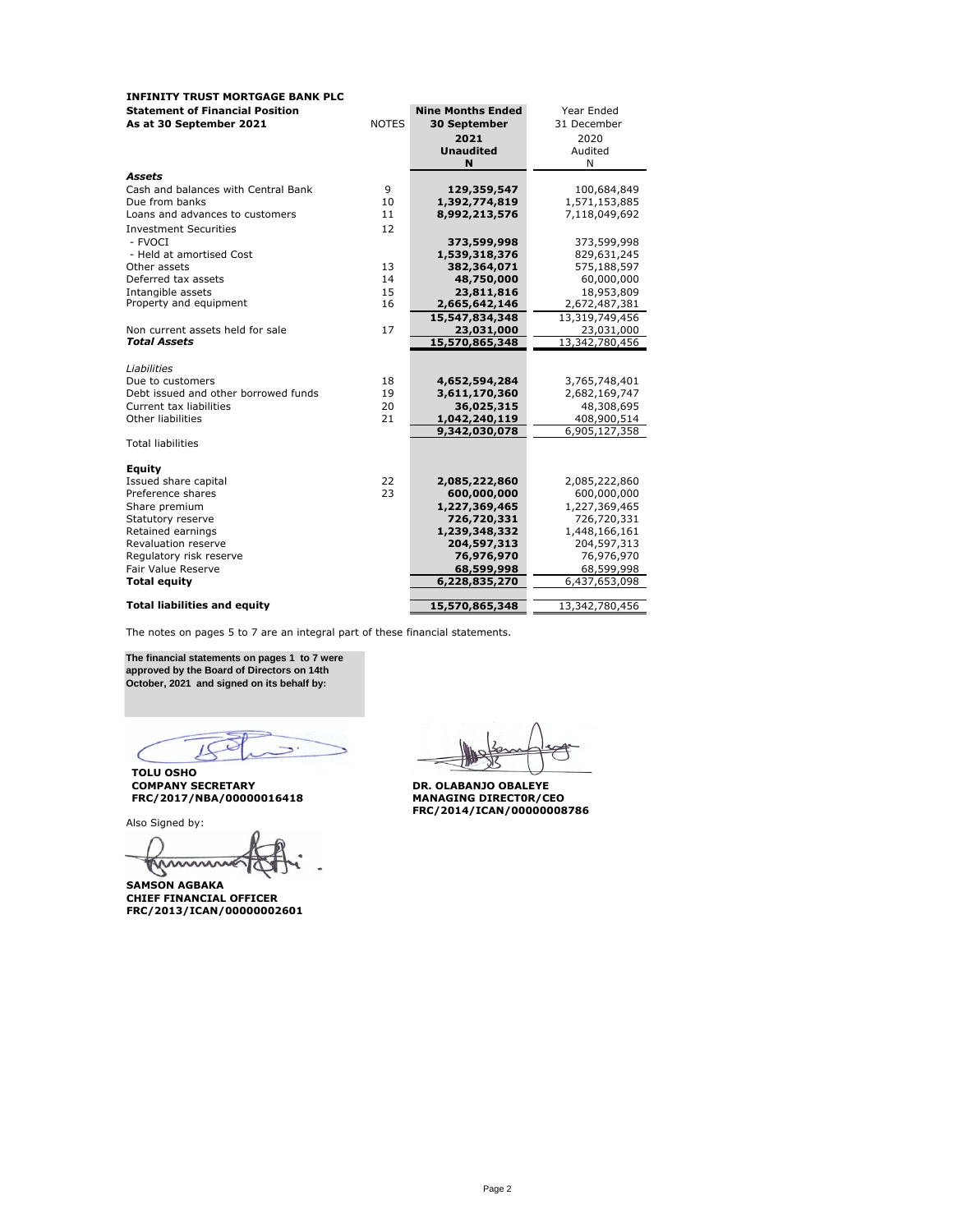#### **Infinity Trust Mortgage Bank Plc Interim Financial Statements Statement of Cash Flows**

| for the nine months ended 30 September, 2021       | Jan - September  | July - September | Jan - September | July - September |
|----------------------------------------------------|------------------|------------------|-----------------|------------------|
|                                                    | 2021             | 2021             | 2020            | 2020             |
|                                                    | <b>Unaudited</b> | Unaudited        | Unaudited       | Unaudited        |
|                                                    | N                | N                | N               | N                |
| Profit before tax                                  | 483,094,790      | 195,882,325      | 291,874,064     | 122,223,440      |
| Adjustment for non cash items                      |                  |                  |                 |                  |
| Depreciation of Property, Plant & Equipment        | 53,964,163       | 19,094,437       | 64,494,142      | 19,094,437       |
| Amortisation of intangibles                        | 5,270,704        | 1,970,837        | 4,164,189       | 1,414,452        |
| Cashflow before changes in working capital         | 542,329,657      | 216,947,599      | 360,532,394     | 142,732,329      |
|                                                    |                  |                  |                 |                  |
| <b>CHANGES IN WORKING CAPITAL</b>                  |                  |                  |                 |                  |
| Decrease/(Increase) in Loans and Advances          | (1,874,163,884)  | (624, 721, 295)  | (643,706,029)   | (214, 568, 676)  |
| Decrease/(Increase) in Other Assets                | 192,824,526      | 64,274,842       | (141, 177, 462) | (47,059,154)     |
| Decrease/(Increase) in Non Current Assets          |                  |                  | 8,865,000       | 2,955,000        |
| (Decrease)/Increase in Deposits                    | 886,845,883      | 305,478,126      | 936,079,380     | 321,889,292      |
| (Decrease)/Increase in Other Liabilities           | 633,339,605      | 211,113,202      | 389,446,153     | 129,815,384      |
| Tax Paid                                           | (73,084,010)     | (41, 763, 983)   | (23, 713, 195)  |                  |
| Cash generated from operations                     | (234, 237, 880)  | (85, 619, 108)   | 525,793,846     | 193,031,846      |
|                                                    |                  |                  |                 |                  |
| <b>CASHFLOW FROM INVESTING ACTIVITIES</b>          |                  |                  |                 |                  |
| Purchase of Property, Plant and Equipment          | (40, 820, 381)   | (13,606,794)     | (1,343,575)     | (447, 858)       |
| Purchase of Intangible Assets                      | (13,848,182)     | (4,616,061)      | (950,000)       | (316, 667)       |
| Purchase of financial Investments                  | (623, 153, 090)  | (207, 717, 697)  | (556, 134, 922) | (185, 378, 307)  |
| Redemption of investments                          | 703,422,432      | 167,282,611      | 153,422,432     | 167,282,611      |
|                                                    | 25,600,779       | (58, 657, 940)   | (405,006,065)   | (18,860,221)     |
| <b>CASHFLOW FROM FINANCING ACTIVITIES</b>          |                  |                  |                 |                  |
| Dividend Paid                                      | (208, 817, 829)  |                  | (187, 965, 600) |                  |
| Receipt of borrowed funds                          | 668,802,938      | 619,297,000      | 230,407,938     | 180,902,000      |
| Repayments on borrowed funds                       | (203, 420, 229)  | (101, 710, 115)  | (135, 613, 486) | (67, 806, 743)   |
|                                                    | 256,564,880      | 517,586,886      | (93, 171, 148)  | 113,095,257      |
| Increase in cash and cash equivalent               |                  | 590,257,436      | 388,149,028     | 429,999,210      |
| Cash and cash equivalent as at beginning of period | 590,257,436      |                  |                 |                  |
| Cash and cash equivalent as at end of period       | 848,386,903      | 848,386,903      | 848,386,903     | 848,386,903      |
|                                                    | 1,438,644,339    | 1,438,644,339    | 1,236,535,930   | 1,278,386,113    |
| <b>Additional cash flow information</b>            |                  |                  |                 |                  |
| Cash and cash equivalent                           |                  |                  |                 |                  |
| Cash on hand (Note 16)                             | 45,869,520       | 45,869,520       | 38,626,440      | 38,626,440       |
| Balances with Banks within Nigeria                 | 544,774,819      | 544,774,819      | 549,909,491     | 549,909,491      |
| Placements with Banks                              | 848,000,000      | 848,000,000      | 648,000,000     | 648,000,000      |
|                                                    | 1,438,644,339    | 1,438,644,339    | 1,236,535,931   | 1,236,535,931    |
|                                                    |                  |                  |                 |                  |

The deposits with the Central Bank of Nigeria is not available to finance the bank's day to day operations and therefore,are not part of cash and cash equivalents. (See Note 9)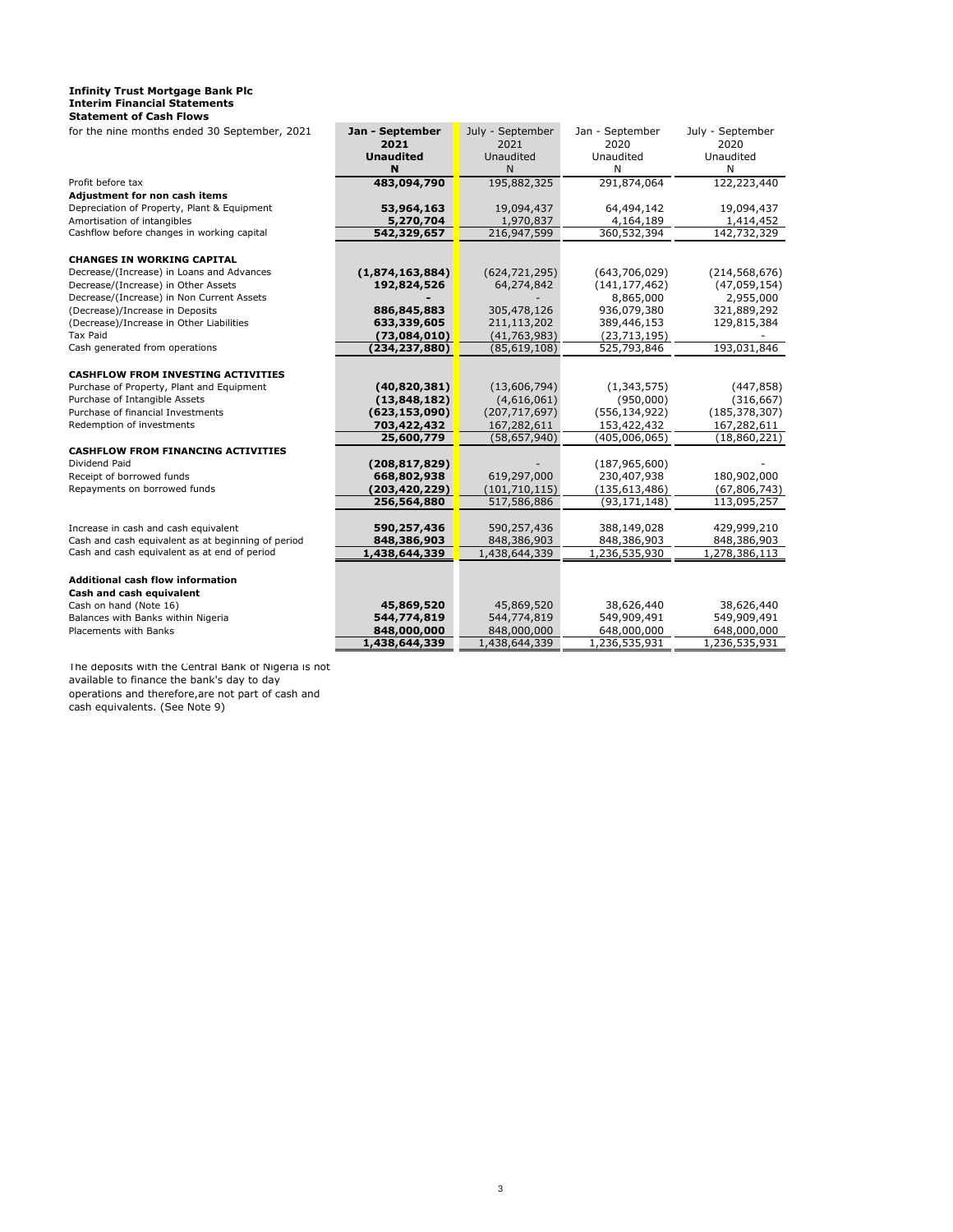## **INFINITY TRUST MORTGAGE BANK PLC Statement of Changes in Equity As at 30 September 2021**

| As at 30 September 2020 | Issued<br>Capital  | Share<br>Premium   | Preference<br><b>Shares</b> | Statutory<br><b>Reserves</b>        | Retained<br>Earnings | <b>Revaluation</b><br><b>Reserves</b> | Regulatory<br><b>Reserves</b> | <b>Fair Value</b><br><b>Reserves</b> | <b>Total equity</b> |
|-------------------------|--------------------|--------------------|-----------------------------|-------------------------------------|----------------------|---------------------------------------|-------------------------------|--------------------------------------|---------------------|
| At 1 January 2020       | 2,085,222,860      | N<br>1,227,369,465 | 600,000,000                 | N<br>726.720.331                    | 1,448,166,161        | N<br>204,597,313                      | 76.976.970                    | 68.599.998                           | 6,437,653,099       |
| Dividend paid           |                    |                    |                             |                                     | (187, 965, 600)      |                                       |                               |                                      | (187, 965, 600)     |
| At 30 September, 2020   | 2,085,222,860      | 1,227,369,465      | 600,000,000                 | 726,720,331                         | 1,260,200,561        | 204,597,313                           | 76,976,970                    | 68,599,998                           | 6,249,687,500       |
| As at 30 September 2021 | Issued<br>Capital  | Share<br>Premium   | Preference<br><b>Shares</b> | <b>Statutory</b><br><b>Reserves</b> | Retained<br>Earnings | <b>Revaluation</b><br><b>Reserves</b> | Regulatory<br><b>Reserves</b> | <b>Fair Value</b><br><b>Reserves</b> | <b>Total equity</b> |
| At 1 January 2021       | N<br>2,085,222,860 | N<br>1,227,369,465 | 600,000,000                 | N<br>726,720,331                    | 1,448,166,161        | N<br>204,597,313                      | 76,976,970                    | N<br>68,599,998                      | 6,437,653,098       |
| Dividend paid           |                    |                    |                             |                                     | (208, 817, 829)      |                                       |                               |                                      | (208, 817, 829)     |
| At 30 September, 2021   | 2,085,222,860      | 1,227,369,465      | 600,000,000                 | 726,720,331                         | 1,239,348,333        | 204,597,313                           | 76,976,970                    | 68,599,998                           | 6,228,835,268       |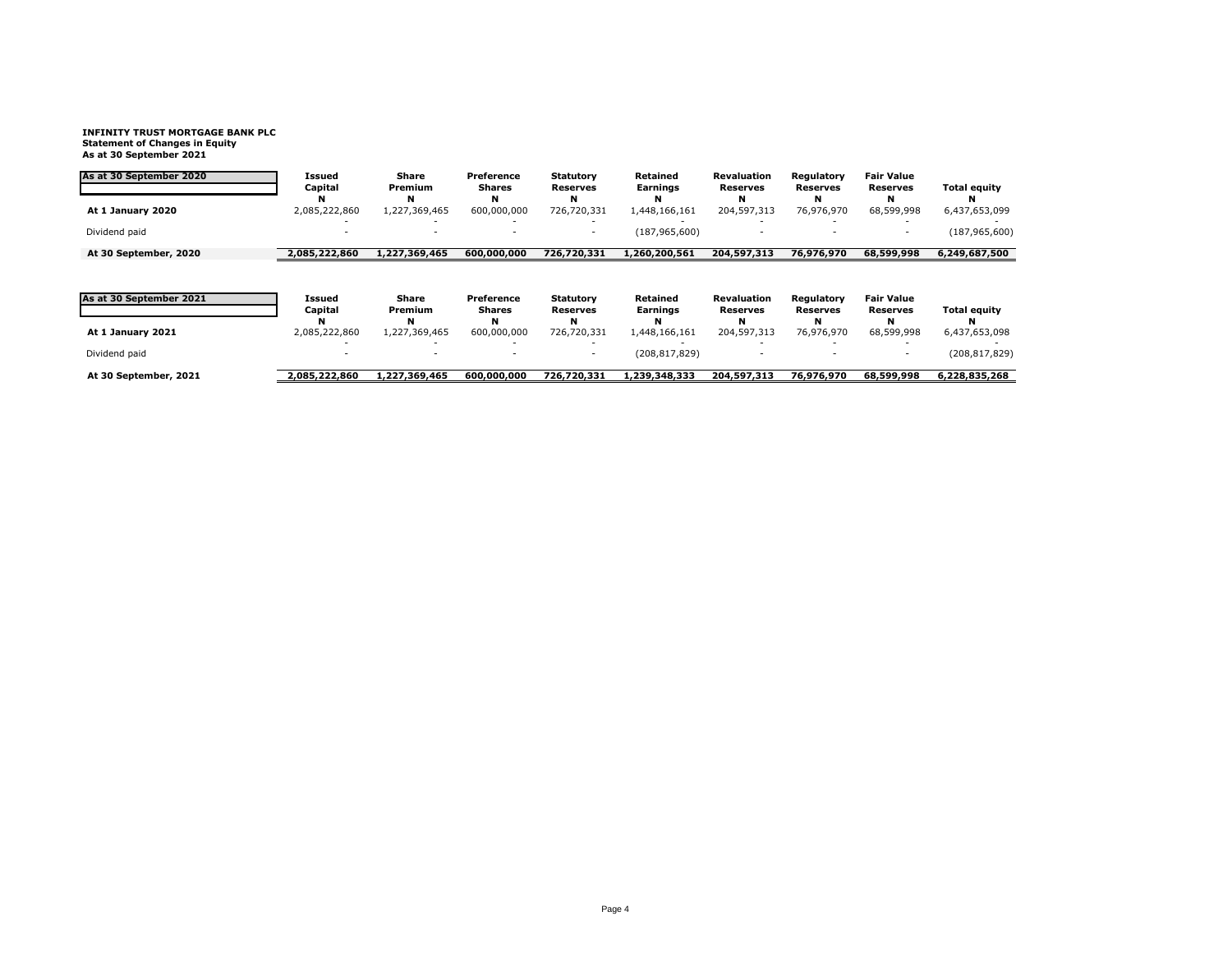|   | <b>INFINITY TRUST MORTGAGE BANK PLC</b>                                 | <b>Period from</b>               | <b>Period from</b>       | Period from                      | Period from              |
|---|-------------------------------------------------------------------------|----------------------------------|--------------------------|----------------------------------|--------------------------|
|   | <b>Notes to the Financial Statements</b>                                | Jan - Sept                       | July - Sept              | Jan - Sept                       | July - Sept              |
|   | for the Nine Months Ended 30 September, 2021                            | 2021                             | 2021                     | 2020                             | 2020                     |
|   |                                                                         | N                                | N                        | N                                | N                        |
|   | 1 Interest and similar income                                           |                                  |                          |                                  |                          |
|   | National Housing Fund Loans<br>Estate Mortgage Income                   | 74,979,416<br>126,241,017        | 29,078,935<br>44,983,763 | 58,422,993<br>44,070,982         | 20,220,980<br>10,682,852 |
|   | Other Mortgage Loans and advances to customers                          | 648,246,374                      | 229,470,832              | 519,391,680                      | 183,215,454              |
|   | Treasury Operations and Placements                                      | 99,930,745                       | 44,423,498               | 94,263,518                       | 33,852,874               |
|   |                                                                         | 949,397,552                      | 347,957,028              | 716,149,173                      | 247,972,160              |
|   | 2 Interest and similar expense:                                         |                                  |                          |                                  |                          |
|   | <b>Customers Deposits</b>                                               | 28,576,707                       | 11,761,165               | 45,665,868                       | 13,654,258               |
|   | Debt issued and other borrowed funds                                    | 149,073,813<br>177,650,519       | 53,742,970<br>65,504,135 | 105,433,307<br>151,099,176       | 36,016,743<br>49,671,001 |
|   | 3 Net fees and commission income                                        |                                  |                          |                                  |                          |
|   | <b>Fees and commission income</b>                                       |                                  |                          |                                  |                          |
|   | Credit related fees and commission                                      | 37,847,529                       | 11,853,128               | 33,451,319                       | 14,592,772               |
|   | Commission on turnover<br>Account maintenance                           | 11,902,267<br>35,098,170         | 3,662,167<br>9,527,827   | 7,354,474<br>19,083,126          | 3,174,200<br>7,879,676   |
|   | Other commissions                                                       | 230,138                          | 66,500                   | 340,500                          | 144,000                  |
|   |                                                                         | 85,078,104                       | 25,109,622               | 60,229,418                       | 25,790,648               |
|   |                                                                         |                                  |                          |                                  |                          |
|   | 4 Other operating income<br><b>Investment Income</b>                    | 136,206,250                      | 70,600,000               | 108,194,083                      | 43,046,583               |
|   | Rental Incomes                                                          | 27,705,684                       | 3,143,700                | 9,300,067                        |                          |
|   | <b>Others</b>                                                           | 37,186,517                       | 3,287,468                | 6,930,897                        | 2,232,126                |
|   |                                                                         | 201,098,451                      | 77,031,168               | 124,425,048                      | 45,278,709               |
|   | <b>5 Impairment losses</b>                                              | 17,783,826                       |                          | 4,098,751                        |                          |
|   | Credit loss expense                                                     | 17,783,826                       | $\overline{\phantom{0}}$ | 4,098,751                        | $\sim$                   |
|   |                                                                         |                                  |                          |                                  |                          |
|   | 6 Personnel expenses<br>Salaries and Wages                              | 152,470,785                      | 54,461,157               | 126,675,264                      | 39,333,640               |
|   | Other staff costs                                                       | 44,991,875                       | 14,380,864               | 39,945,855                       | 14,468,648               |
|   | Pension costs - Defined contribution plan                               | 13,090,975                       | 5,652,445                | 10,595,222                       | 3,788,055                |
|   |                                                                         |                                  |                          |                                  |                          |
|   | 7 Other operating expenses                                              | 210,553,635                      | 74,494,466               | 177,216,341                      | 57,590,344               |
|   | Advertising and marketing                                               | 10,753,692                       | 2,473,338                | 2,954,263                        | 4,214,818                |
|   | Administrative                                                          | 28,161,055                       | 9,701,531                | 21,052,614                       | 5,932,617                |
|   | Professional fees                                                       | 15,631,744                       | 7,981,704                | 5,457,811                        | 875,811                  |
|   | <b>Others</b>                                                           | 231,052,997<br>285,599,488       | 72,321,322<br>92,477,894 | 178,392,289<br>207,856,977       | 44,933,469<br>55,956,715 |
|   | 8 Dividends paid and proposed<br>Declared and paid during the year      |                                  |                          |                                  |                          |
|   | Equity dividends on ordinary shares:                                    | 166,817,829                      |                          | 145,965,600                      |                          |
|   | Equity dividends on preference shares:                                  | 42,000,000                       |                          | 42,000,000                       |                          |
|   |                                                                         | 208,817,829                      |                          | 187,965,600                      |                          |
|   | 9 Cash and balances with central bank                                   |                                  |                          |                                  |                          |
|   | Cash on hand                                                            | 45,869,520                       |                          | 38,626,440                       |                          |
|   | Deposits with the Central Bank<br>Less: Allowance for impairment losses | 83,490,027                       |                          | 58,490,027                       |                          |
|   |                                                                         | 129,359,547                      |                          | 97,116,467                       |                          |
|   | 10 Due from banks                                                       |                                  |                          |                                  |                          |
|   | Placements with banks<br>Balances with banks within Nigeria             | 848,000,000<br>544,774,819       |                          | 648,000,000<br>549,909,491       |                          |
|   |                                                                         | 1,392,774,819                    |                          | 1,197,909,491                    |                          |
|   | Less: Allowance for impairment losses                                   |                                  |                          | 1,197,909,491                    |                          |
|   | 11 Loans & Advances                                                     | 1,392,774,819                    |                          |                                  |                          |
| a | <b>By Product Type</b>                                                  |                                  |                          |                                  |                          |
|   | Mortgage Loans                                                          | 9,226,655,212                    |                          | 6,165,015,078                    |                          |
|   | Other Loans<br>Gross Loans                                              | 3,804,498                        |                          | 3,945,068                        |                          |
|   | Impairment                                                              | 9,230,459,710<br>(238, 246, 134) |                          | 6,168,960,146<br>(186, 796, 875) |                          |
|   |                                                                         | 8,992,213,576                    |                          | 5,982,163,271                    |                          |
|   |                                                                         |                                  |                          |                                  |                          |
|   | <b>12 Investment Securities</b><br><b>FVOCI</b>                         | 373,599,998                      |                          | 361,249,998                      |                          |
|   | Held at Amortised Cost                                                  | 1,539,318,376                    |                          | 1,360,866,520                    |                          |
|   |                                                                         |                                  |                          |                                  |                          |
|   |                                                                         | 1,912,918,374                    |                          | 1,722,116,518                    |                          |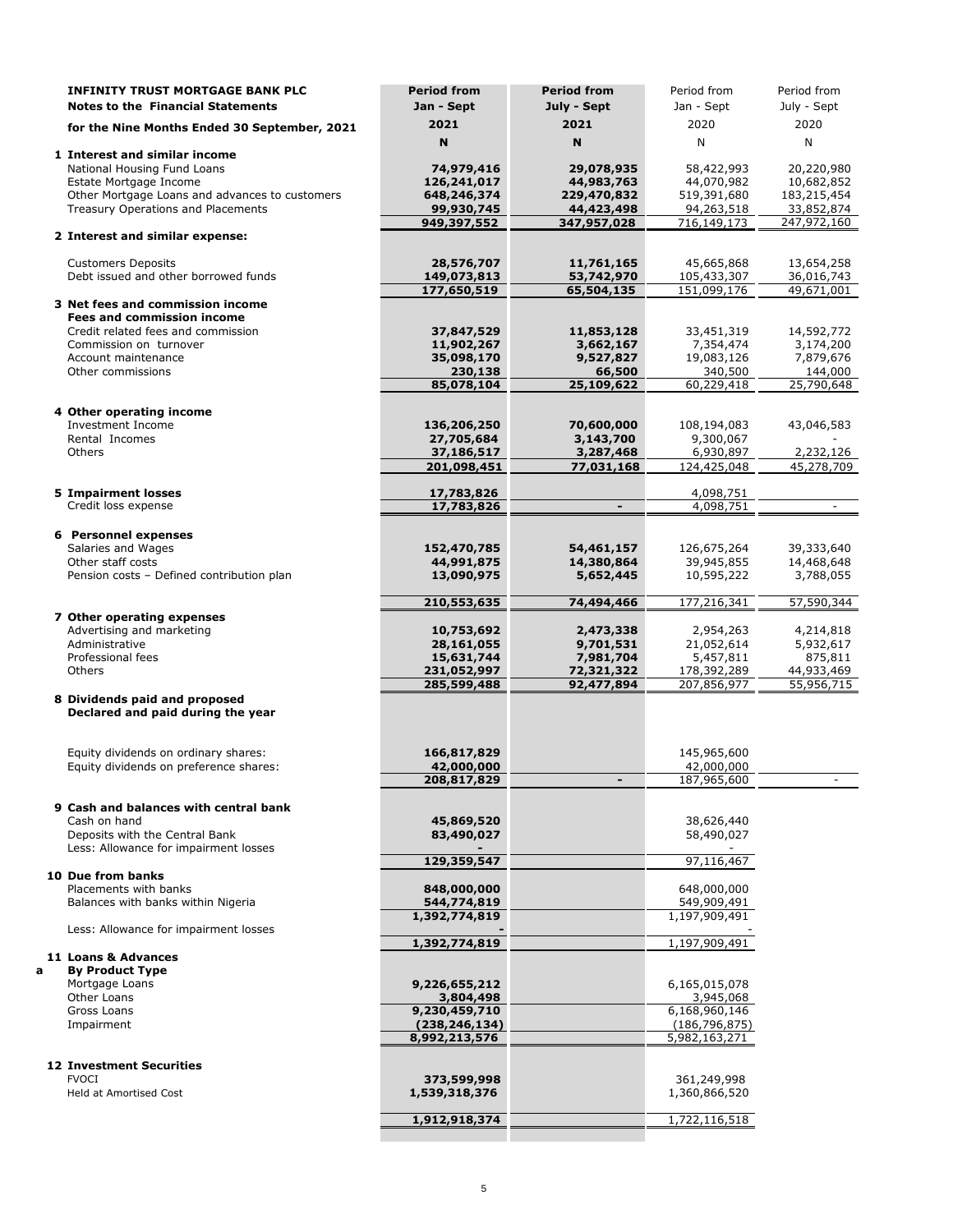| <b>Notes to the Financial Statements</b>            | Jan - Sept                       | July - Sept          | Jan - Sept                       | July - Sept          |
|-----------------------------------------------------|----------------------------------|----------------------|----------------------------------|----------------------|
| for the Nine Months Ended 30 September, 2021        | 2021                             | 2021                 | 2020                             | 2020                 |
|                                                     | N                                | N                    | N                                | N                    |
| 13 Other assets                                     |                                  |                      |                                  |                      |
| Prepayments                                         | 31,132,011                       |                      | 14,510,400                       |                      |
| stationery stocks<br>Other stocks                   | 1,134,316                        |                      | 1,025,669                        |                      |
| Account receivables                                 | 190,122,307<br>34,644,726        |                      | 225,486,902<br>16,666,690        |                      |
| Other debit balances                                | 125,518,711                      |                      | 44,720,981                       |                      |
|                                                     | 382,552,071                      |                      | 302,410,642                      |                      |
| Less:<br>Allowance for impairment on other assets   | (188,000)                        |                      | (190, 570)                       |                      |
|                                                     | 382,364,071                      |                      | 302,220,072                      |                      |
|                                                     |                                  |                      |                                  |                      |
| 14 Deferred tax<br>Deferred tax liabilities         |                                  |                      |                                  |                      |
| Deferred tax assets                                 | 48,750,000                       |                      | 65,640,453                       |                      |
|                                                     | 48,750,000                       |                      | 65,640,453                       |                      |
| 15a Intangible assets                               |                                  |                      |                                  |                      |
| <b>Computer Software</b>                            |                                  |                      |                                  |                      |
| Cost                                                | 70,068,019                       |                      | 56,219,837                       |                      |
| <b>Accummulated Amortisation</b><br>Net Book value  | (46,256,203)                     |                      | (39, 498, 644)                   |                      |
| 15b Amortisation charge for the year                | 23,811,816                       |                      | 16,721,193                       |                      |
| <b>Computer Software</b>                            | 5,270,704                        | 1,970,837            | 4,164,189                        | 1,414,452            |
|                                                     | 5,270,704                        | 1,970,837            | 4,164,189                        | 1,414,452            |
|                                                     |                                  |                      |                                  |                      |
| 16a Property and equipment                          |                                  |                      |                                  |                      |
| Land<br>Cost                                        | 235,315,028                      |                      | 235,315,028                      |                      |
| Accummulated Depreciation                           |                                  |                      |                                  |                      |
| Net Book value                                      | 235,315,028                      |                      | 235,315,028                      |                      |
| <b>Buildings</b><br>Cost                            | 2,824,769,150                    |                      | 2,824,769,150                    |                      |
| Accummulated Depreciation                           | (534, 251, 455)                  |                      | (522, 330, 007)                  |                      |
| Net Book value                                      | 2,290,517,695                    |                      | 2,302,439,143                    |                      |
| <b>Work in Progress</b><br>Cost                     |                                  |                      |                                  |                      |
| Accummulated Depreciation                           |                                  |                      |                                  |                      |
| Net Book value                                      |                                  |                      |                                  |                      |
| <b>Plant &amp; Equipment</b>                        |                                  |                      |                                  |                      |
| Cost<br><b>Accummulated Depreciation</b>            | 239,118,601<br>(199,237,543)     |                      | 216,424,722<br>(187,005,903)     |                      |
| Net Book value                                      | 39,881,058                       |                      | 29,418,819                       |                      |
| <b>Computer and Equipment</b>                       |                                  |                      |                                  |                      |
| Cost<br><b>Accummulated Depreciation</b>            | 65,351,878<br>(44,556,036)       |                      | 60,451,728<br>(36, 404, 233)     |                      |
| Net Book value                                      | 20,795,842                       |                      | 24,047,496                       |                      |
| <b>Furn &amp; Fittings:</b>                         |                                  |                      |                                  |                      |
| Cost<br><b>Accummulated Depreciation</b>            | 54,287,092<br>(49, 816, 463)     |                      | 53,624,092                       |                      |
| Net Book value                                      | 4,470,629                        |                      | (47, 832, 920)<br>5,791,172      |                      |
| <b>Motor Vehicles</b>                               |                                  |                      |                                  |                      |
| Cost                                                | 157,690,000                      |                      | 104,890,000                      |                      |
| Accummulated Depreciation<br>Net Book value         | (83,028,106)<br>74,661,894       |                      | (95, 845, 670)<br>9,044,330      |                      |
| <b>Total Property and Equipment</b>                 |                                  |                      |                                  |                      |
| Cost                                                | 3,576,531,749                    |                      | 3,495,474,720                    |                      |
| Accummulated Depreciation<br>Property and equipment | (910, 889, 603)<br>2,665,642,146 |                      | (889, 418, 733)<br>2,606,055,986 |                      |
|                                                     |                                  |                      |                                  |                      |
| <b>16b Current Depreciation Charge</b>              |                                  |                      |                                  |                      |
| Furn & Fittings                                     | 1,472,732                        | 287,483              | 1,623,800                        | 287,483              |
| <b>Buildings</b>                                    | 22,527,907                       | 15,813,663           | 39,136,628                       | 15,813,663           |
| Computer Equipment                                  | 6,163,064                        | 2,412,731            | 5,938,488                        | 2,412,731            |
| Motor Vehicles<br>Plant & Equipment                 | 14,457,810<br>9,342,650          | 690,625<br>5,486,395 | 3,510,096<br>14,285,129          | 690,625<br>5,486,395 |
|                                                     |                                  |                      |                                  |                      |
|                                                     | 53,964,163                       | 24,690,897           | 64,494,142                       | 24,690,897           |
| 17 Non Current Assets Held for Sale                 | 23,031,000                       |                      | 23,031,000                       |                      |
|                                                     |                                  |                      |                                  |                      |